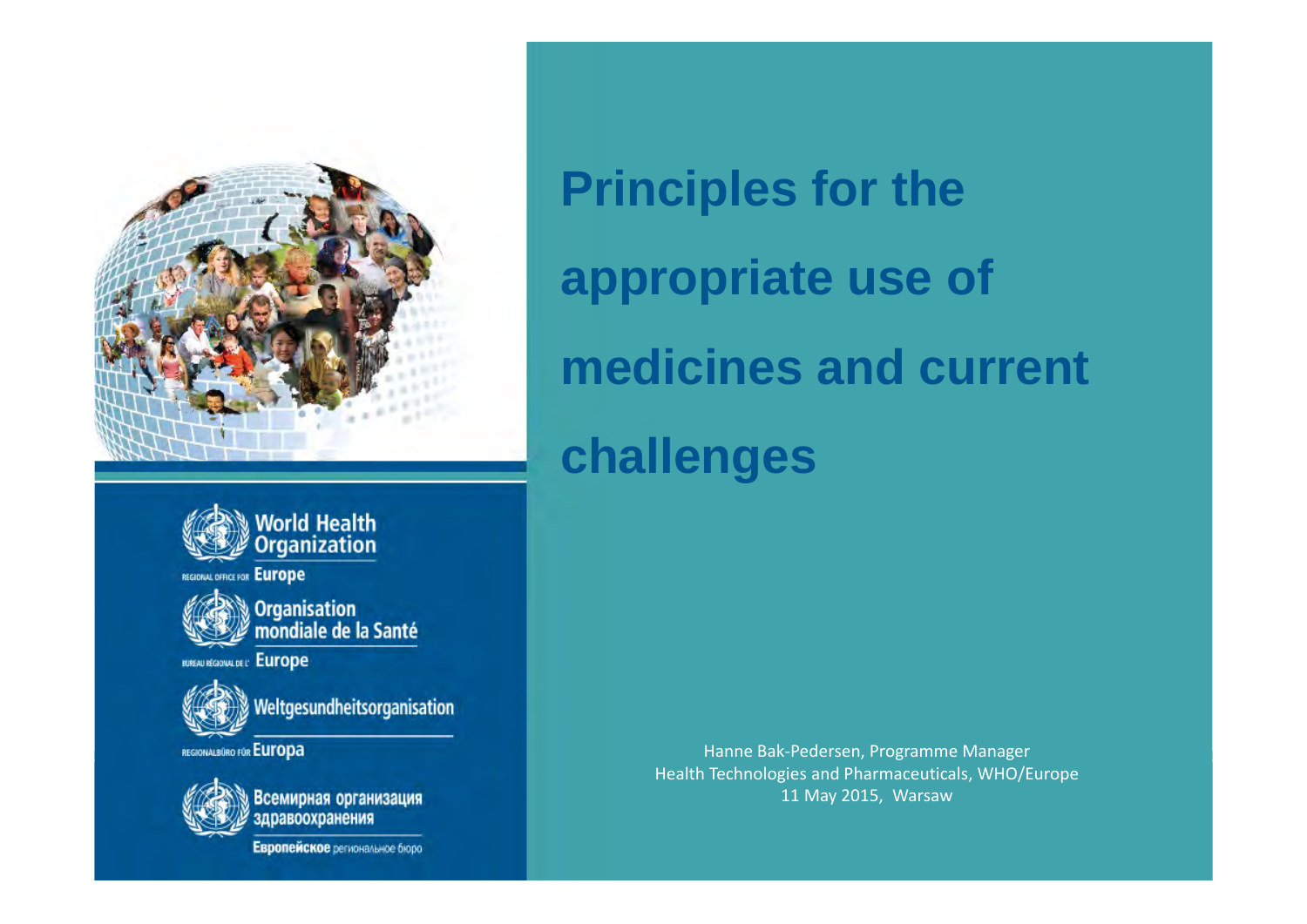# Presentation outline

- **Background - current trends and challenges in terms of access to medicines**
- **WHO guidance on principles for the appropriate use of medicines**
- **Future direction and conclusions**

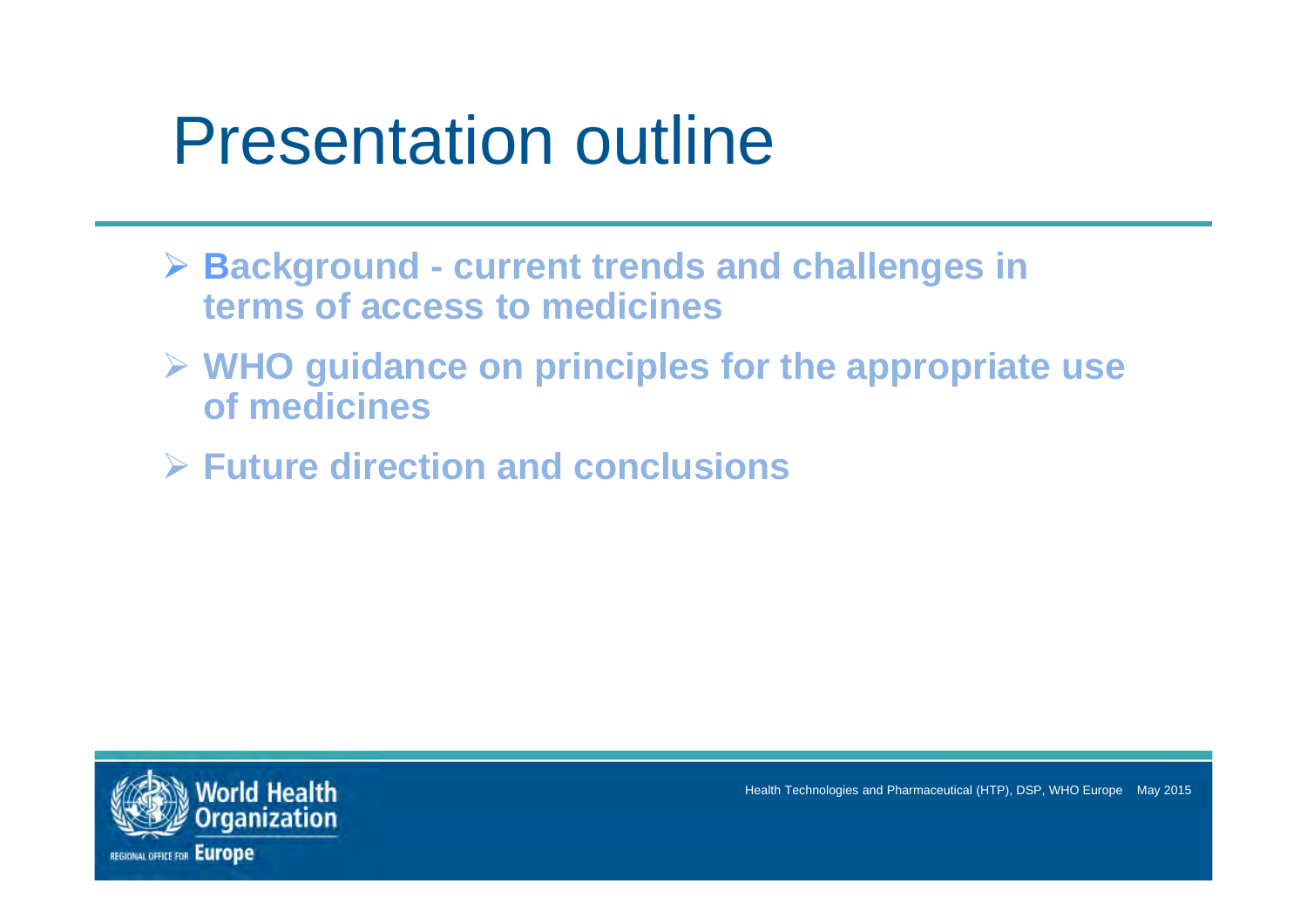## **Background - current trends and challenges in access to medicines**

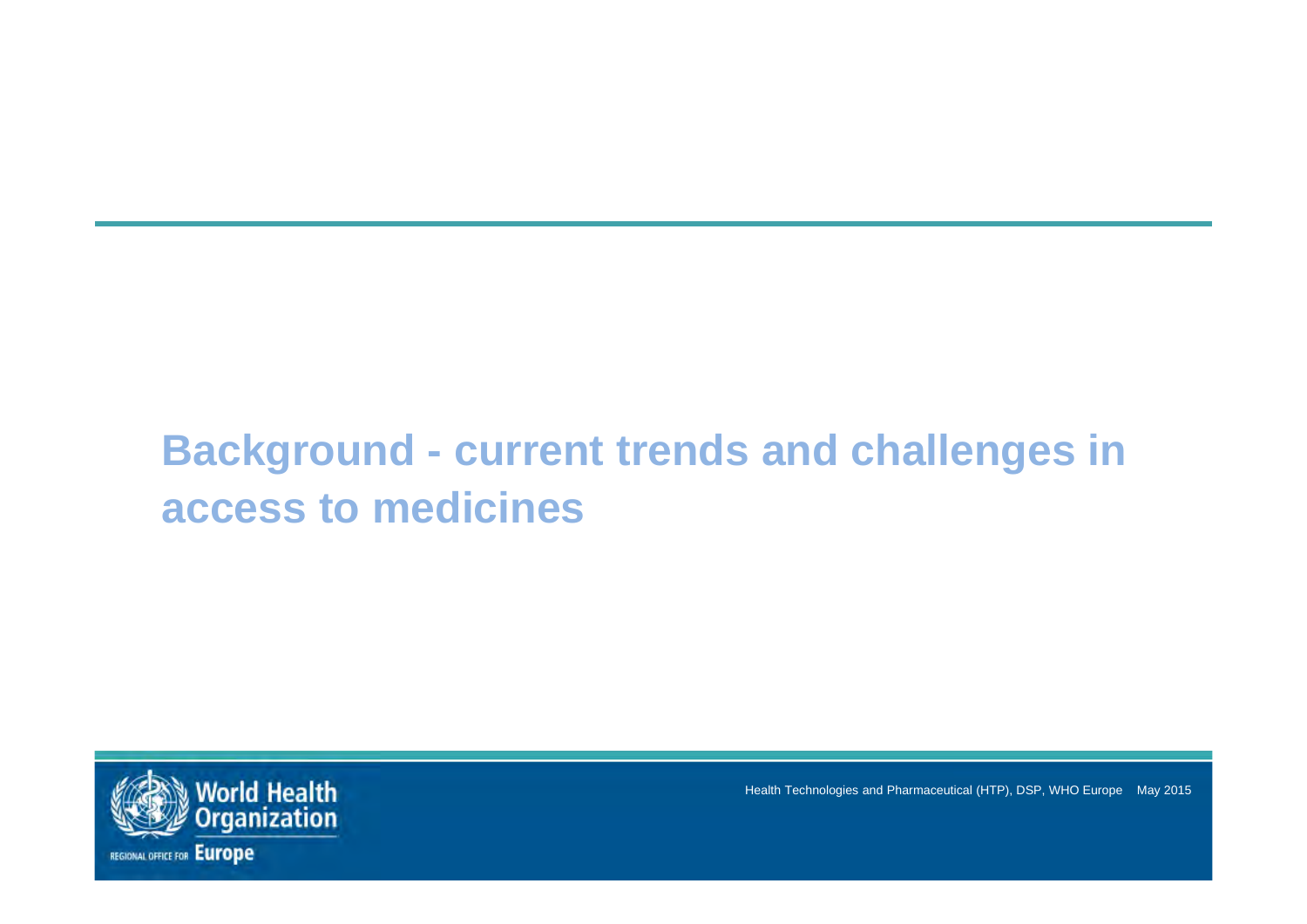# **Background**

- **Affordability and financing** in particular of new medicines pose challenges to governments given increasing pharmaceutical expenditure as well as continued pressure on resources with still unmet need
- These **pressures** mean decision-makers, including payers, must make decisions about what new medicines to fund and in which patient populations whilst still fostering a climate for innovation
- However, for many countries this is a **new or emerging area** in which policies are not yet fully developed and decision-makers remain unsure on how to act

4

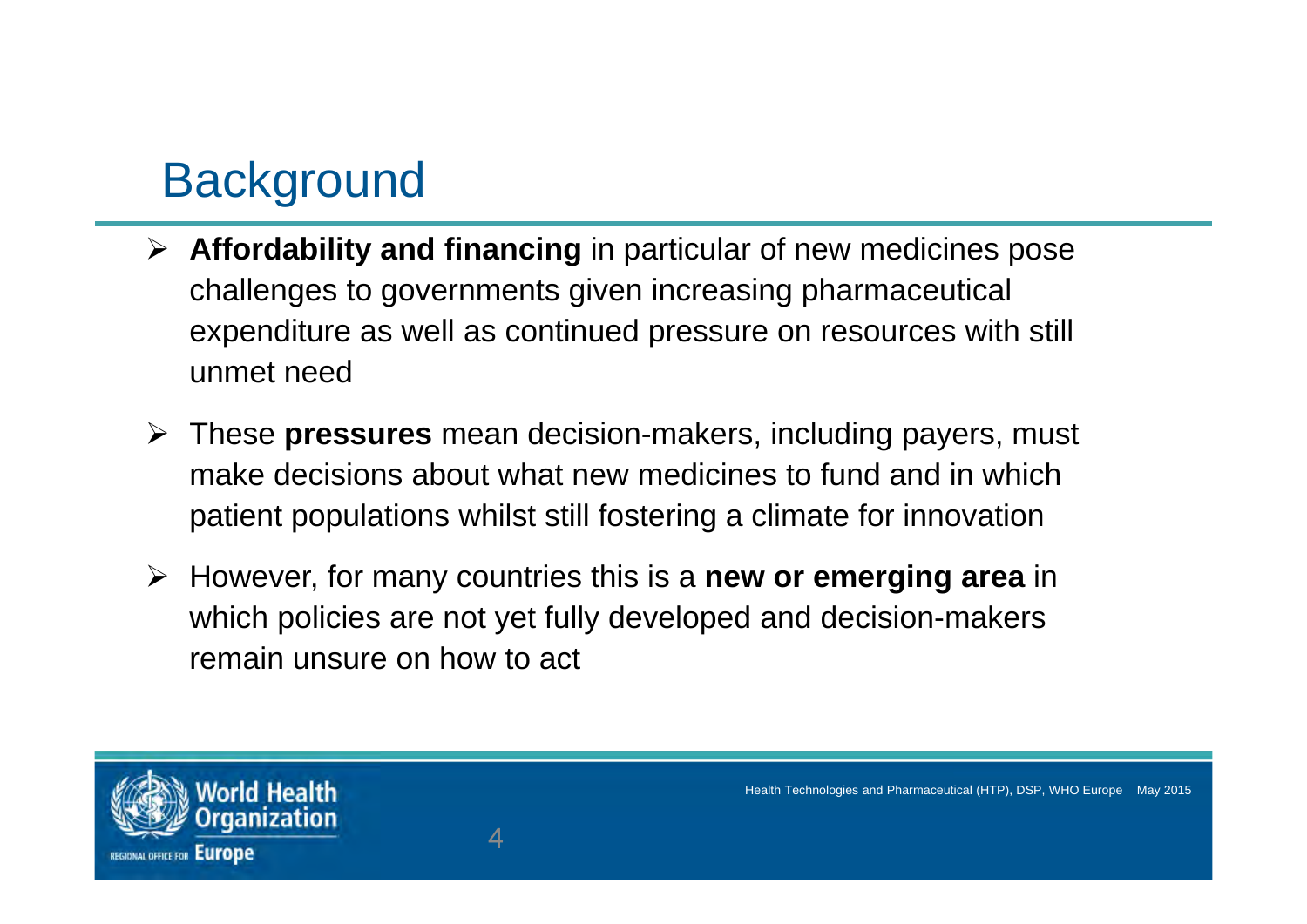#### Pharmaceutical expenditure is a continuing concern despite recent falls due to pressures

- Pharmaceutical expenditure **rose** rapidly in recent years - averaging more than 3.5% per year between 2000 and 2009 among OECD countries
- $\blacksquare$  As a result, medicines averaged 18–19% of total health care expenditure in 2009 - typically the **largest or second largest cost component** in ambulatory care
- $\blacksquare$  More recently (2009–2013), there has been a **fall** in pharmaceutical expenditure in some European countries due to price cuts as part of greater emphasis to improve efficiency - including a greater focus on the appropriate use of medicines
- However, **challenges** still exist including the launch of new premium priced medicines and ageing populations. These will pose considerable problems that must be addressed to sustain equitable and comprehensive healthcare

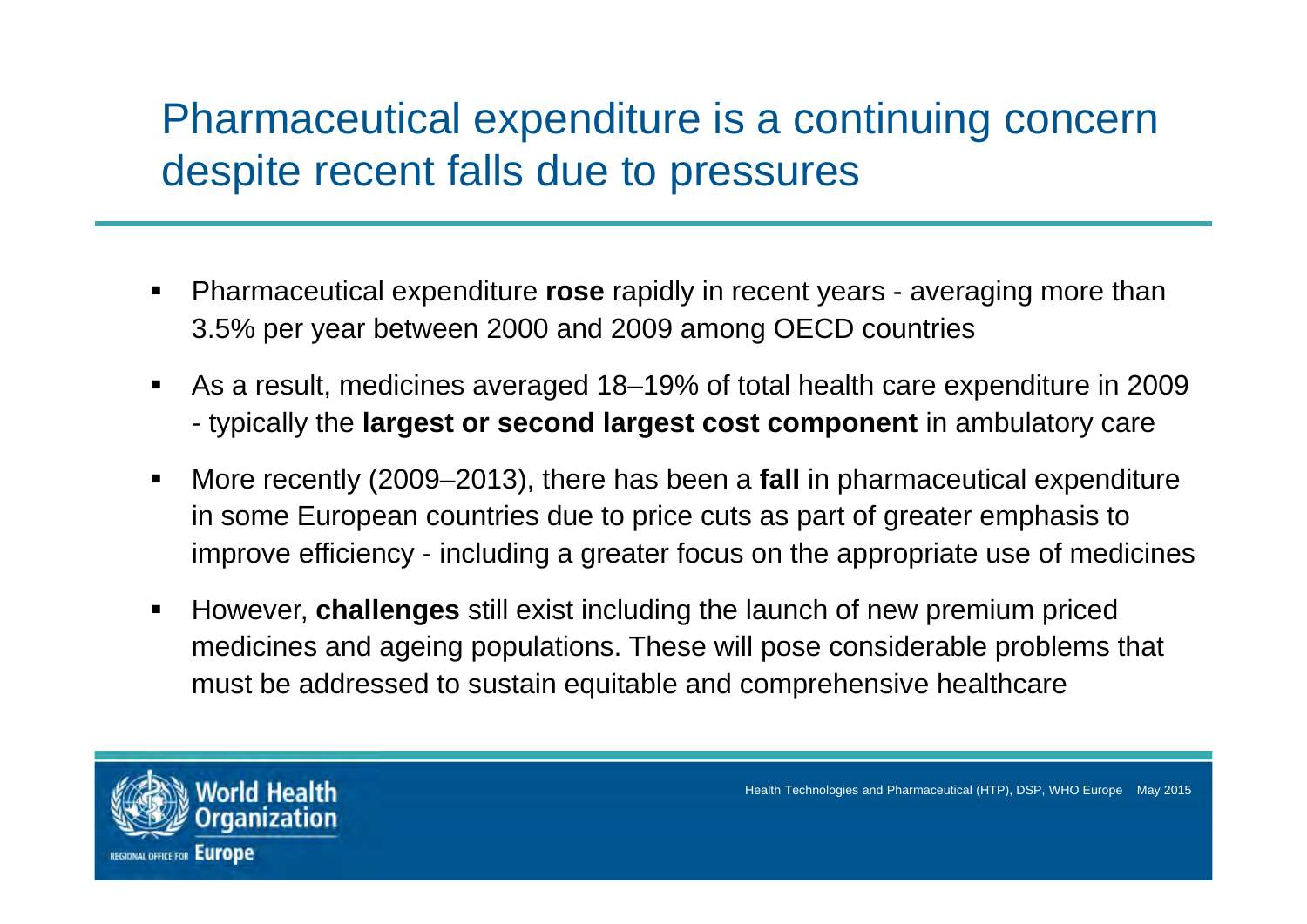# Number of new medicines in development

EvaluatePharma in May 2012 documented an appreciable number of new medicines in development among NASDAQ group of companies

| Disease area                                                        | <b>Number of products</b> |
|---------------------------------------------------------------------|---------------------------|
| Oncology and immunomodulators                                       | 587                       |
| Systemic anti-infectives                                            | 220                       |
| Central nervous system                                              | 194                       |
| Cardiovascular                                                      | 88                        |
| Musculoskeletal                                                     | 60                        |
| <b>Blood</b>                                                        | 55                        |
| Endocrine                                                           | 47                        |
| Genitourinary                                                       | 42                        |
| <b>Others</b>                                                       | 104                       |
| EFPIA believed there were over 16,000 medicines in development in   |                           |
| 2011 with the greatest number for patients with cancer (over 6,000) |                           |

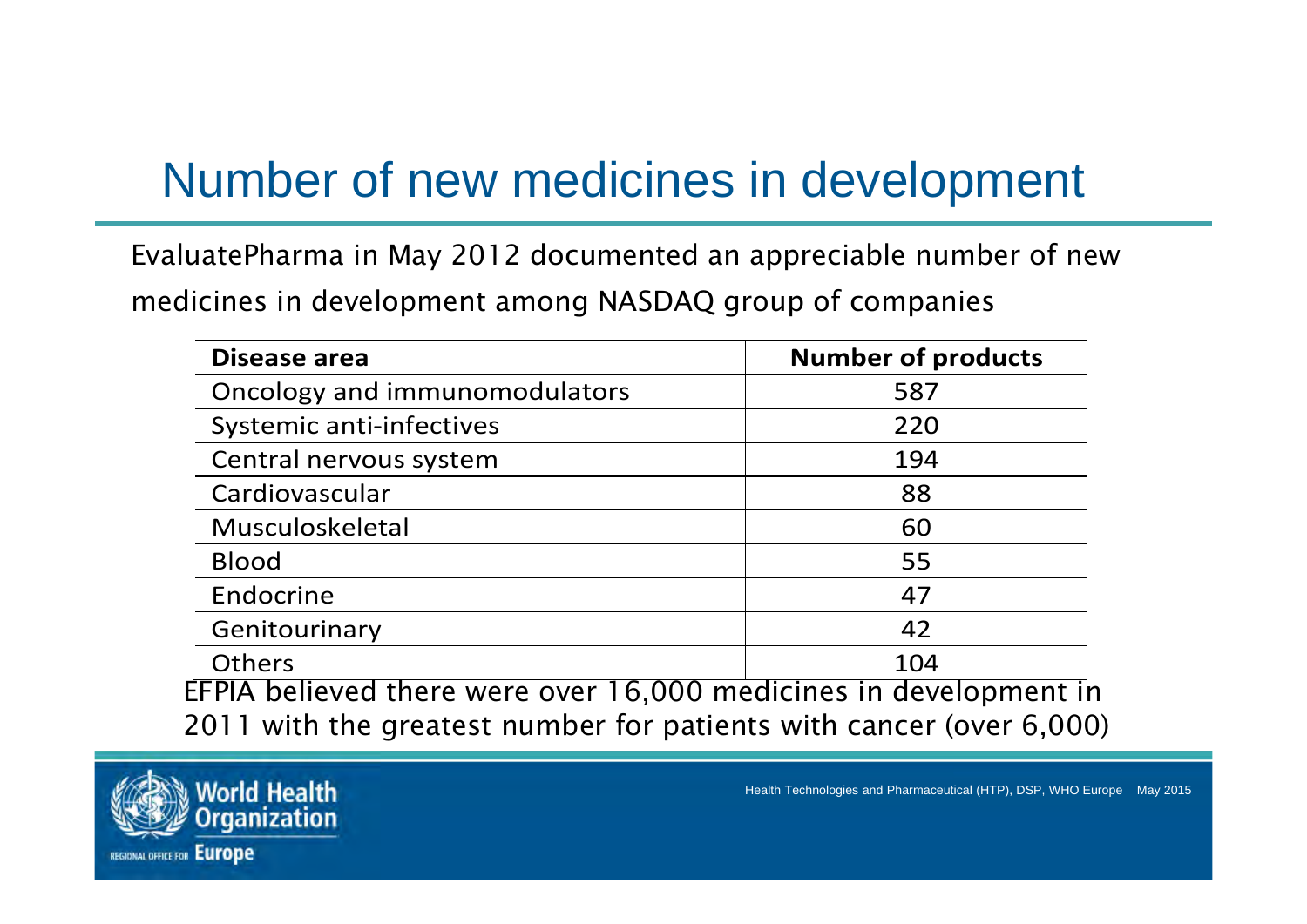Pharmaceutical expenditure relatively high in Europe and the crisis has created an interest amongst policy makers for new ways of collaborating

| comfortable                                                                                        | <b>crisis</b>                                                  | cautious                                                                                                    | innovative                                                                                        |
|----------------------------------------------------------------------------------------------------|----------------------------------------------------------------|-------------------------------------------------------------------------------------------------------------|---------------------------------------------------------------------------------------------------|
| <b>Access GDP</b><br>related<br><b>Trend: increase</b><br>in access but<br>with great<br>variation | <b>OOP</b> share up<br>solidarity and<br>equity not a<br>given | <b>Margin changes</b><br><b>Price reviews</b><br><b>Changes in co-</b><br>payments<br><b>Changes in RPS</b> | Pooled<br>procurement?<br>More focus on<br>public R&D?<br><b>Countries</b><br>coming<br>together? |
| 2000                                                                                               | 2008                                                           | 2010                                                                                                        | 2015                                                                                              |

Time is ripe for re-thinking strategies to achieve sustainability in intro of innovation in health both in approach and product

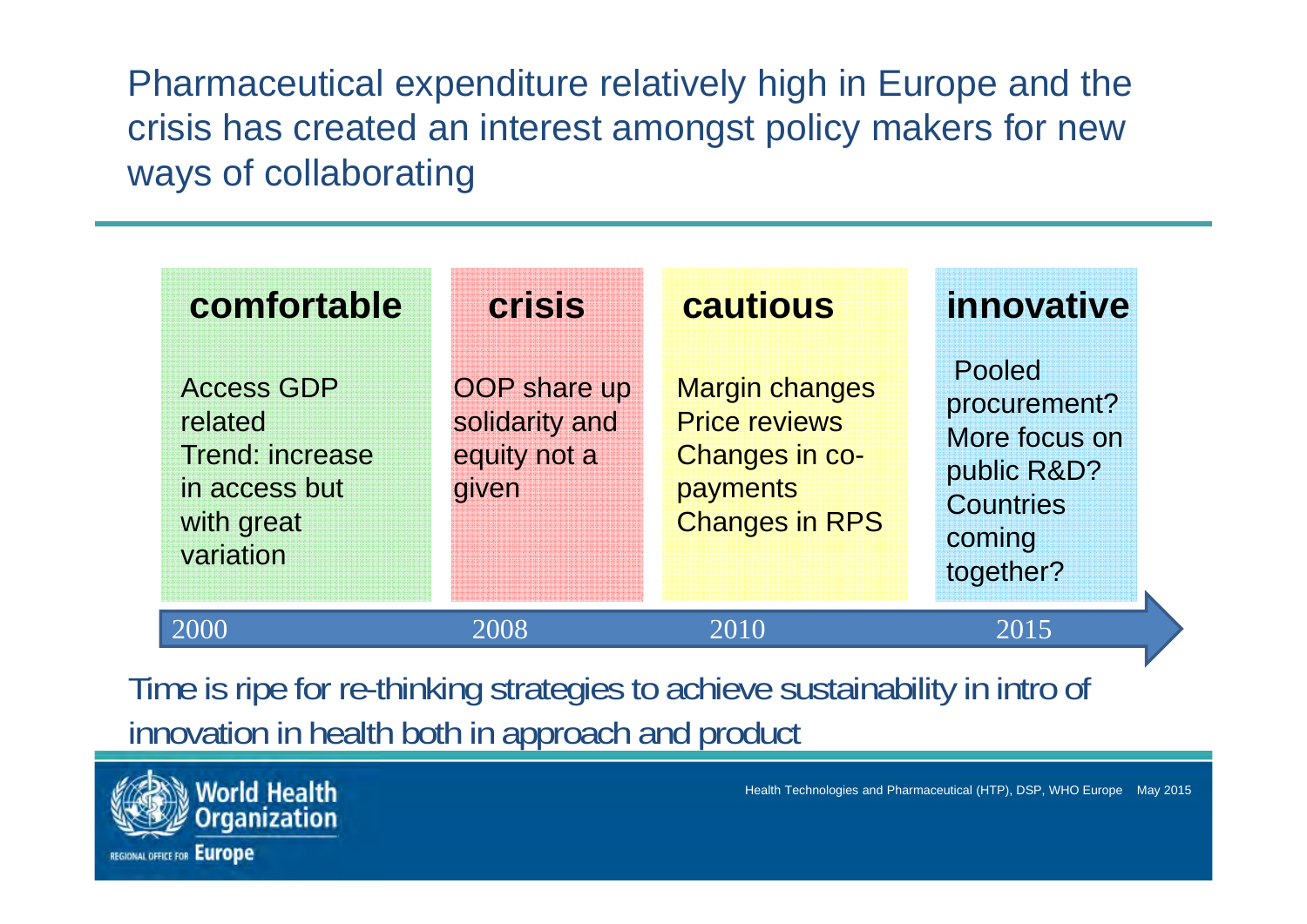#### Many EU countries viewed health sector as a social equalizer and protected spending

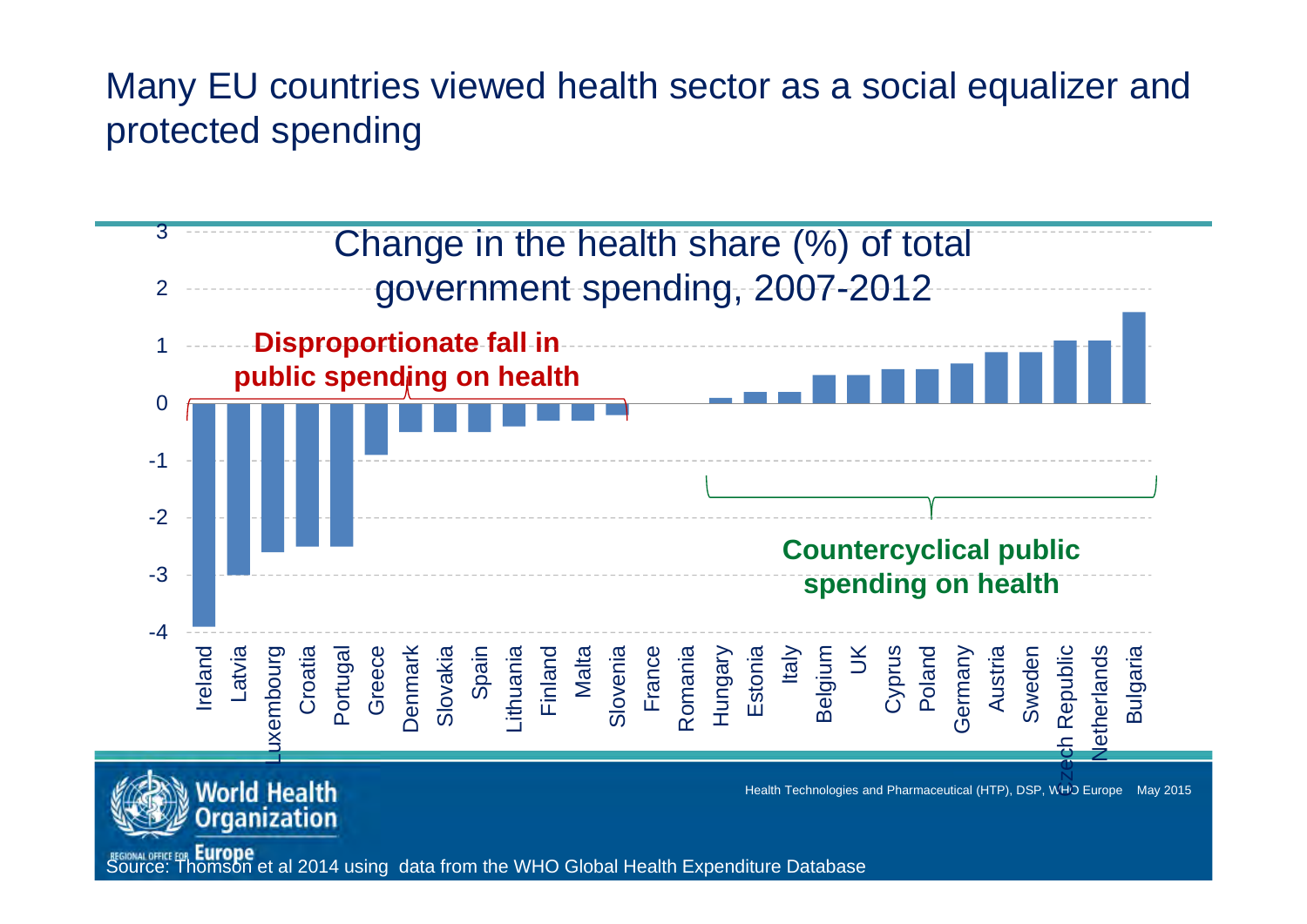## …but there is no point in pumping money into an inefficient health system

- Seeking efficiency gains becomes paramount at times of crisis
- Efficiency in terms of introduction and use of medical product crucial and now a priority in many countries in Europe



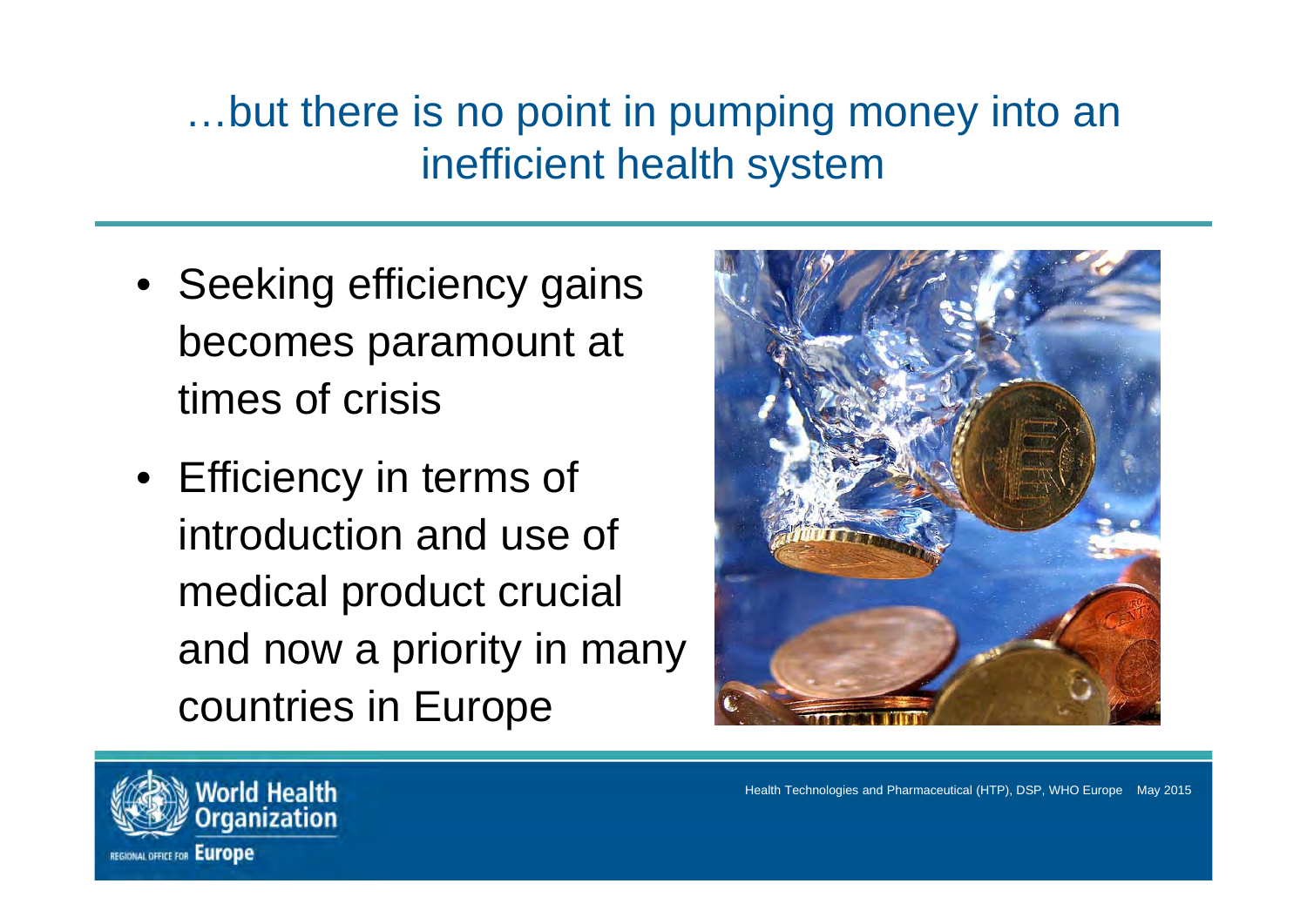#### **Medicines policy** – the continuum from R&D to disinvestment

| Implementing innovation - perhaps the most complex element - requires more collaboration                                                          |                                                                                                   |                                                                                            |  |  |
|---------------------------------------------------------------------------------------------------------------------------------------------------|---------------------------------------------------------------------------------------------------|--------------------------------------------------------------------------------------------|--|--|
| Pre-launch                                                                                                                                        | Peri-launch                                                                                       | Post-launch                                                                                |  |  |
| added value<br>Public health gain<br>Innovation identification<br>horizon scanning<br><b>Budgeting</b><br>Data availability -<br>$\sum_{i=1}^{n}$ | Regulatory approval<br>Guideline development<br>య<br>collaboration<br>Procurement<br>and Planning | <b>Patient registries</b><br>Disinvestment<br>య<br>Utilization<br>Monitoring<br>Evaluation |  |  |
|                                                                                                                                                   |                                                                                                   |                                                                                            |  |  |

continuum lasts up to 9–12 years depending on the medicinal product

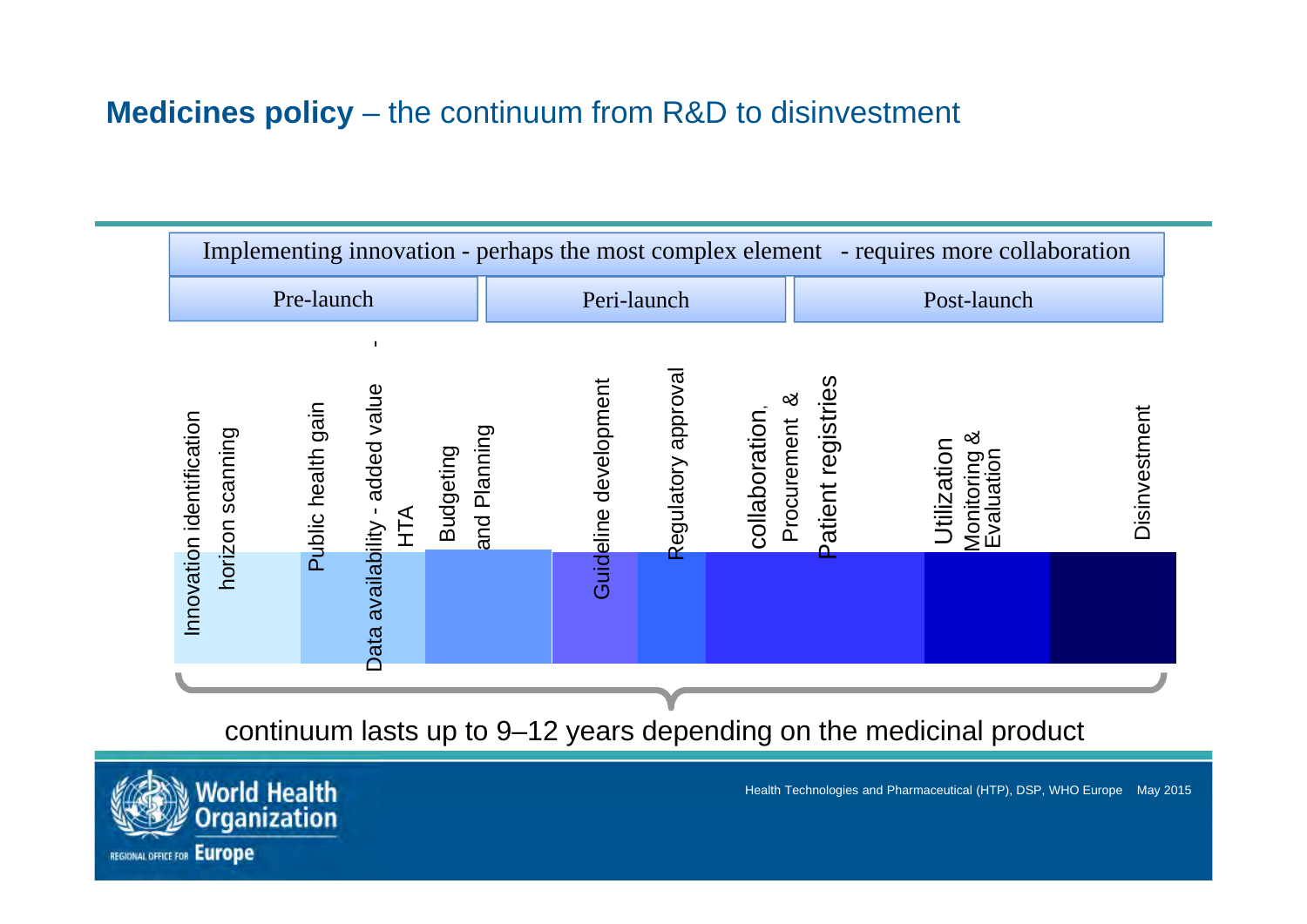#### Pre-launch activities

- ٠ Identifying and prioritizing therapeutic innovation – horizon scanning can systematically anticipate and prioritize therapeutic innovation in terms of their likely impact on clinical care, health care systems and patient outcomes
- Ξ Forecasting of medicine expenditure is growing to assist health services with future planning
- ٠ Pre-launch activities can include educational activities where issues as well as registries
- Ξ There are ongoing issues regarding adaptive licensing as this requires careful consideration

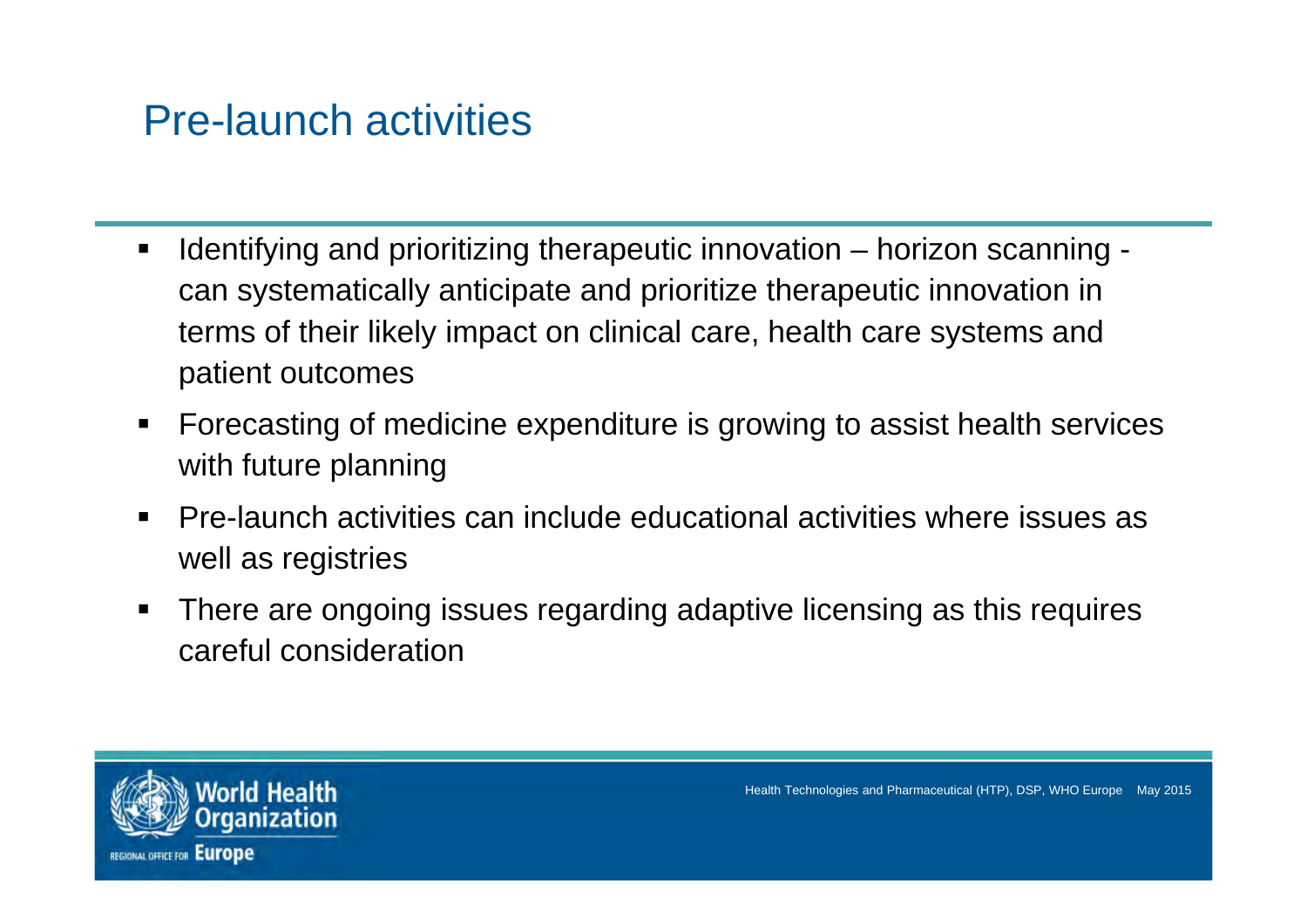#### Peri-launch activities

- Include price setting including potentially value-based pricing
- $\blacksquare$ Value-based pricing is growing as a concept across Europe building on existing examples
- Achieving fair pricing and sustainability of health care systems are key future considerations
- ERP is widely used across Europe to help regulate pharmaceutical prices but concerns
- Ħ There are ongoing development to improve reimbursement decision making to include multiple-criteria decision analysis (MCDA)
- Ongoing dialogue between HTA agencies and pharmaceutical companies is being encouraged
- Ongoing developments include budget impact analysis to help with future planning
- New models are needed to optimize the managed entry of new medicines

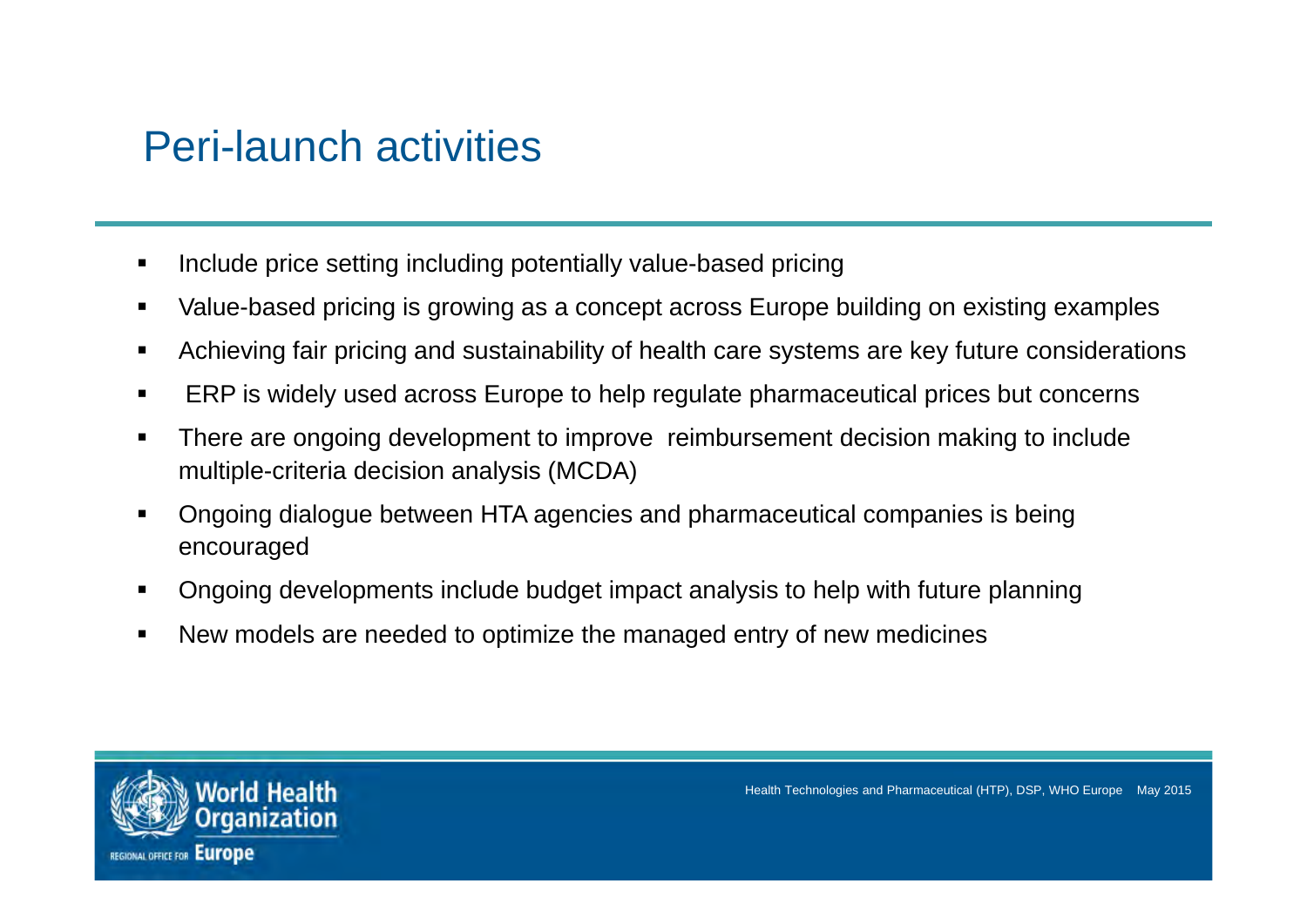# Savings vs efficiency



enives ov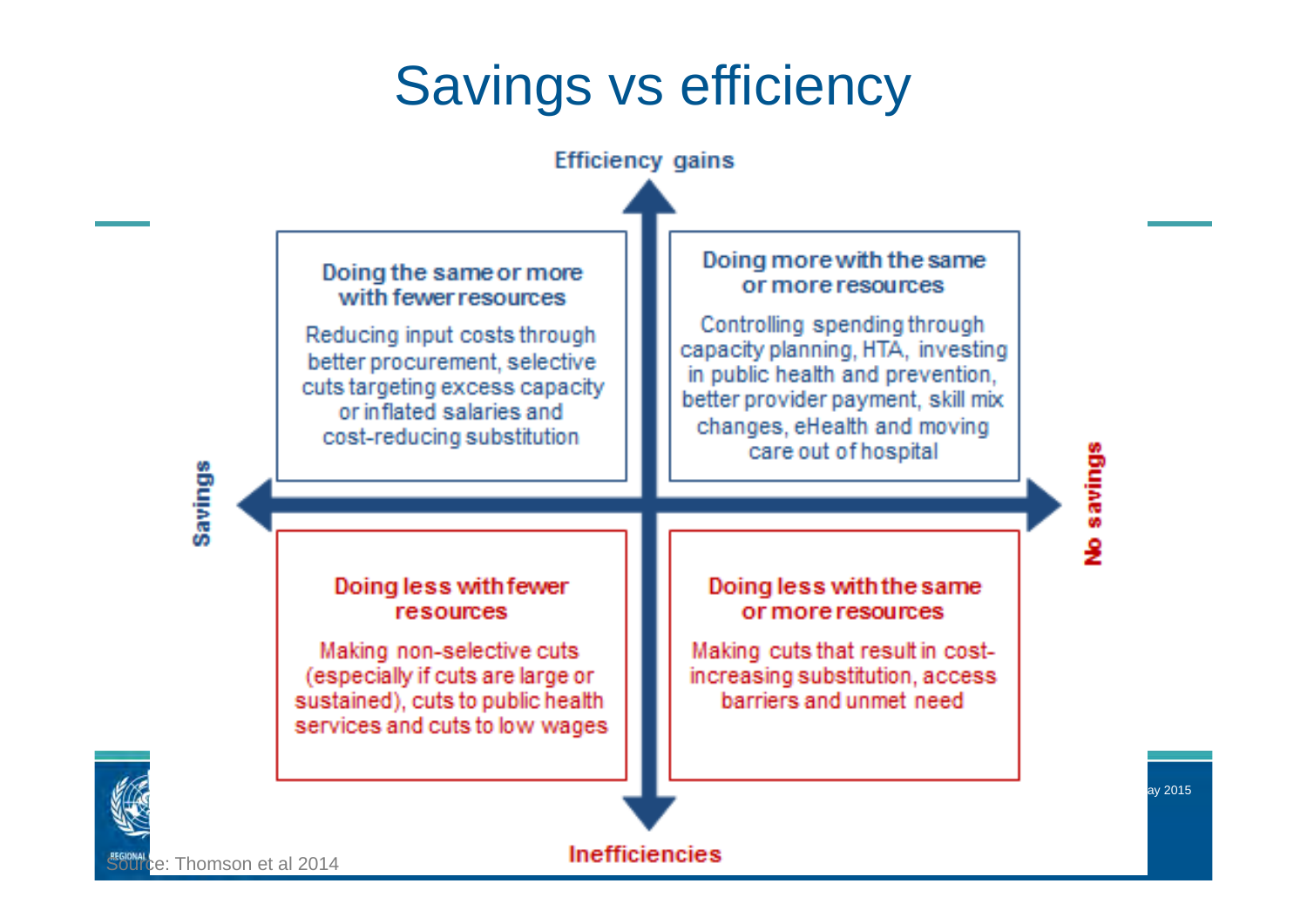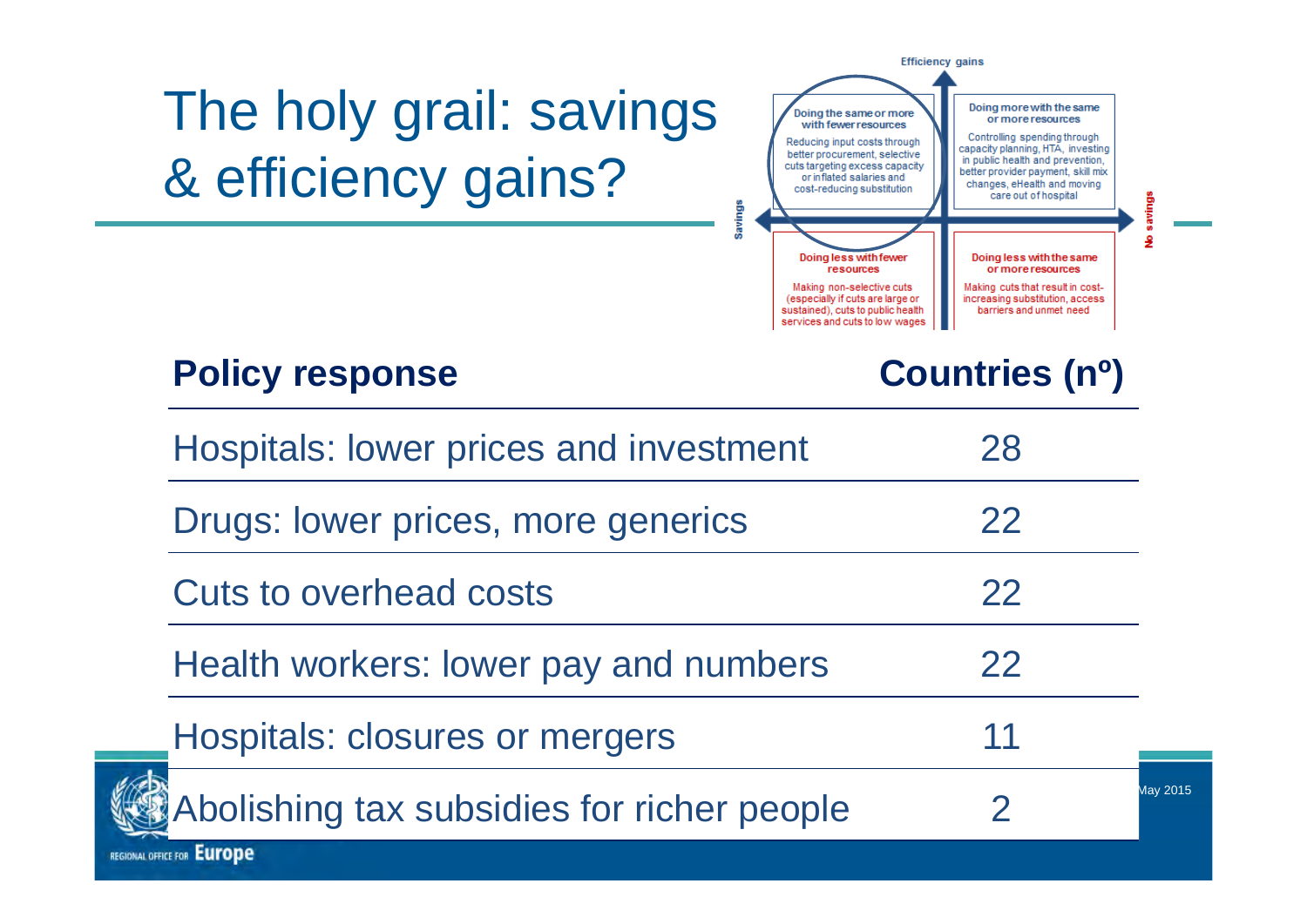Longer-term thinking: efficiency gains without immediate savings?



#### **Policy response Countries (nº)**

**REGIONAL O** 

| Investing in promotion and prevention | 12        |
|---------------------------------------|-----------|
| Moving care out of hospital           | 11        |
| More HTA to inform delivery           |           |
| More HTA for coverage decisions       |           |
| More eHealth                          |           |
| Increased funding for primary care    | 3<br>2015 |

Primary care skill mix changes 3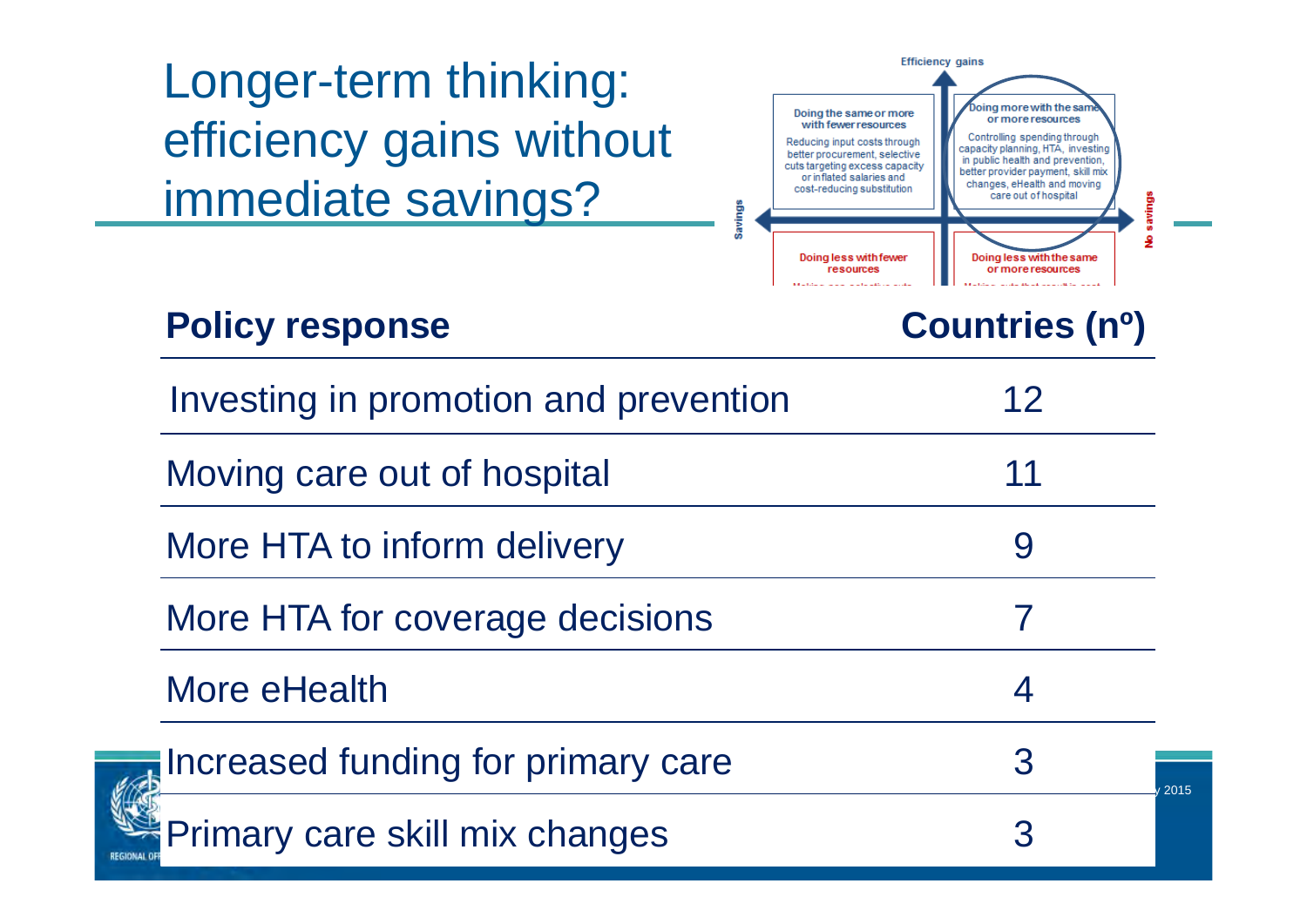# **WHO Essential Medicines List can be used for selection of medicines and adapted to the country context**

#### **WHO MOVES TO IMPROVE ACCESS TO LIFESAVING MEDICINES FOR HEPATITIS C, MDR-TB AND CANCERS**

In April 2015 the WHO Expert Committee on the Selection and Use of Essential Medicines met and reviewed more than 70 applications

2015 WHO Model List of Essential Medicines (EML) includes ground‐breaking new treatments for hepatitis C, <sup>a</sup> variety of cancers and multi‐drug resistant tuberculosis (TB), among others. The move opens the way to improve access to innovative medicines that show clear clinical benefits and could have enormous public health impact globally

The EML can be used as <sup>a</sup> guide for selection of medicines and can adapted at national level to fit the individual country context

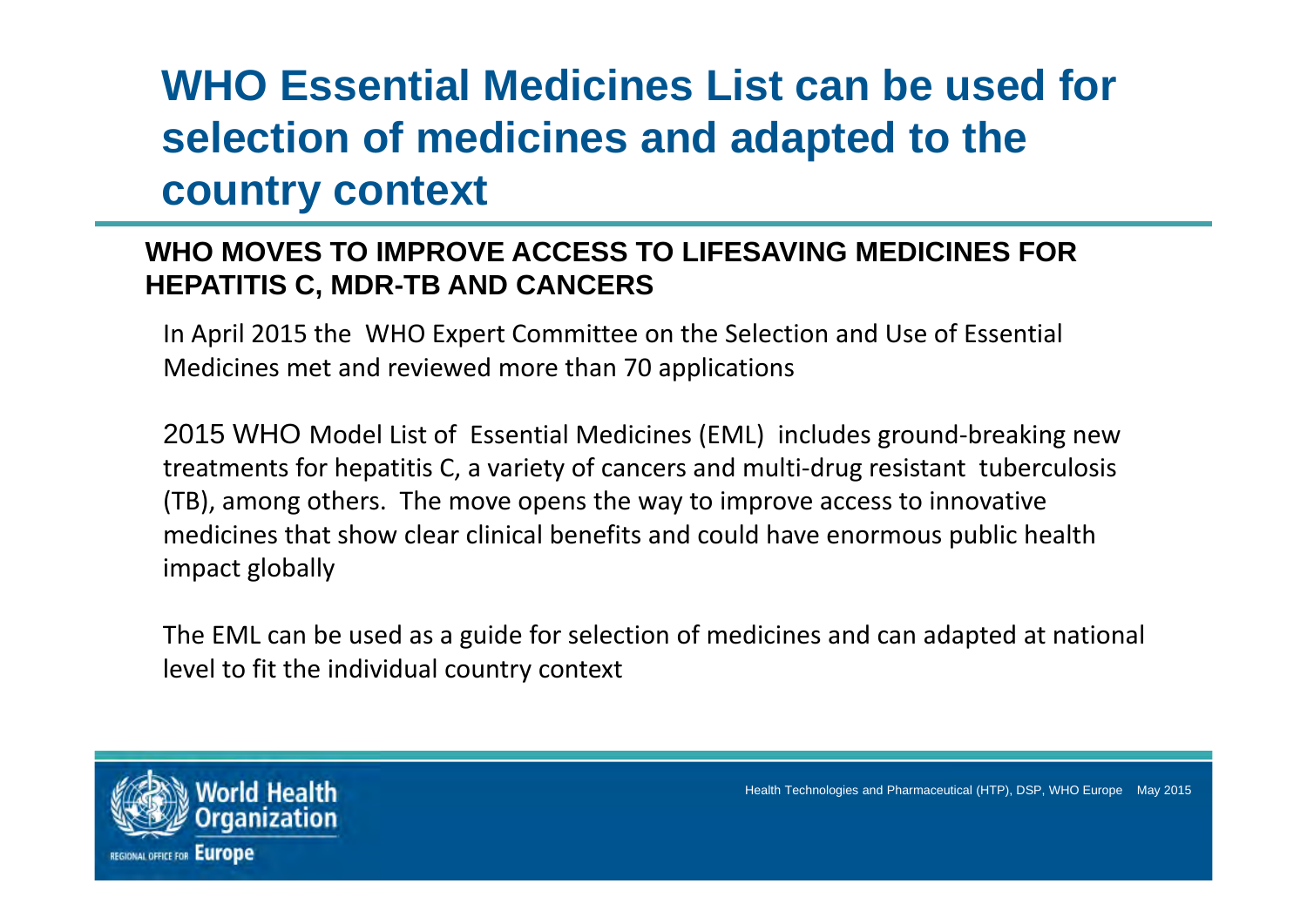## WHO recommendations for the increasing use of HTA include:

Countries should use HTA as a tool to support reimbursement, price setting and negotiations as well as combine HTA with other policies and strategies

Countries should consider the following when using HTA:

- $\Box$ review the applicability and adaptation of reports from other countries
- ❏ review reports submitted by pharmaceutical companies
- $\Box$ conduct assessments based on local information and local data

Countries could take a stepwise approach to develop legislative and technical capacity to take full advantage of the potential utility of HTA in pharmaceutical price setting. This should clearly define the roles and responsibilities of decision-makers and other stakeholders, and the process of decision-making

Countries should ensure that HTA processes are transparent and that the assessment reports and decisions are made publicly available and effectively disseminated to stakeholders.

Countries should collaborate to promote exchange of information and develop common requirements for HTA.

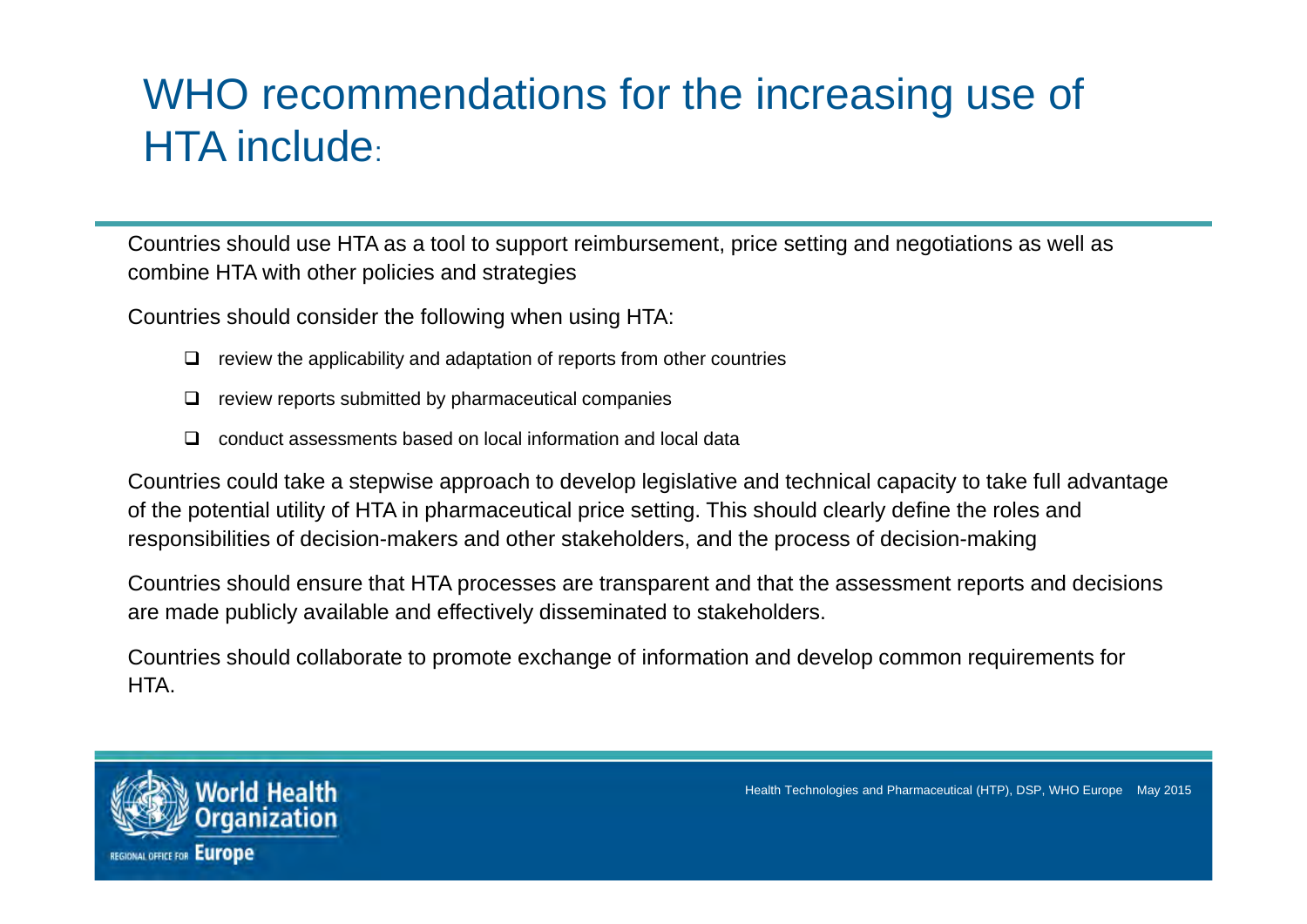#### Post-launch

- $\blacksquare$ Activities should be tailored to the local context to improve medicine utilisation
- There may also be a need to improve medicine use at the Interface given dual funding systems
- Clinical Program Guidelines are important information tools aimed at enhance appropriate treatment of patients
- $\blacksquare$  Methods for developing CPGs have evolved and now include the GRADE methodology
- Many organisations are involved with guideline development. Less research on implementation
- Committees can assist in selections and enhancement of appropriate use of medicines

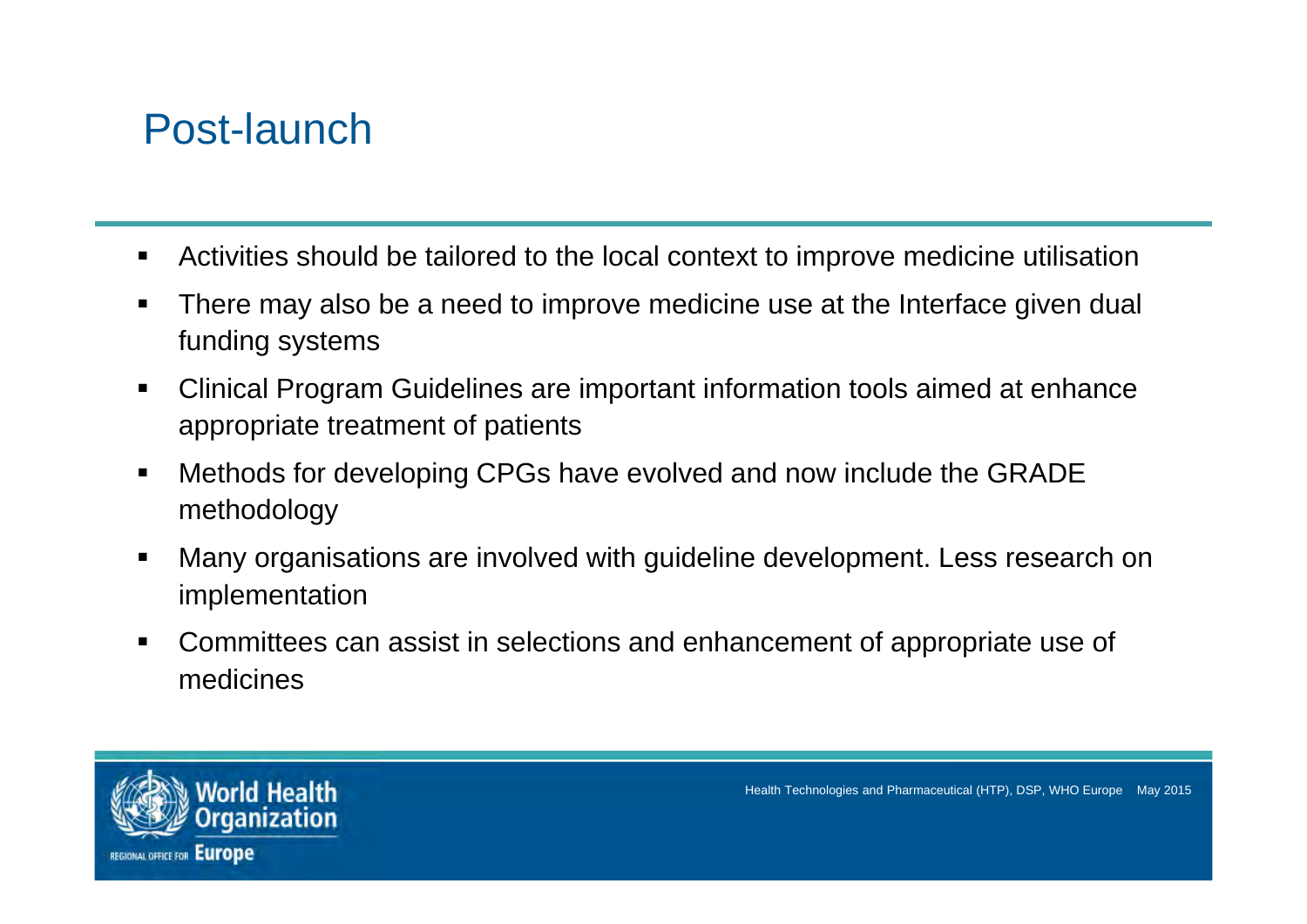#### Framework for locating policy interventions



Health Technologies and Pharmaceutical (HTP), DSP, WHO Europe May 2015



19 *Source*: adapted from Wettermark et al. *(14);* Malmström et al. *(15)*; Godman et al. *(16)*.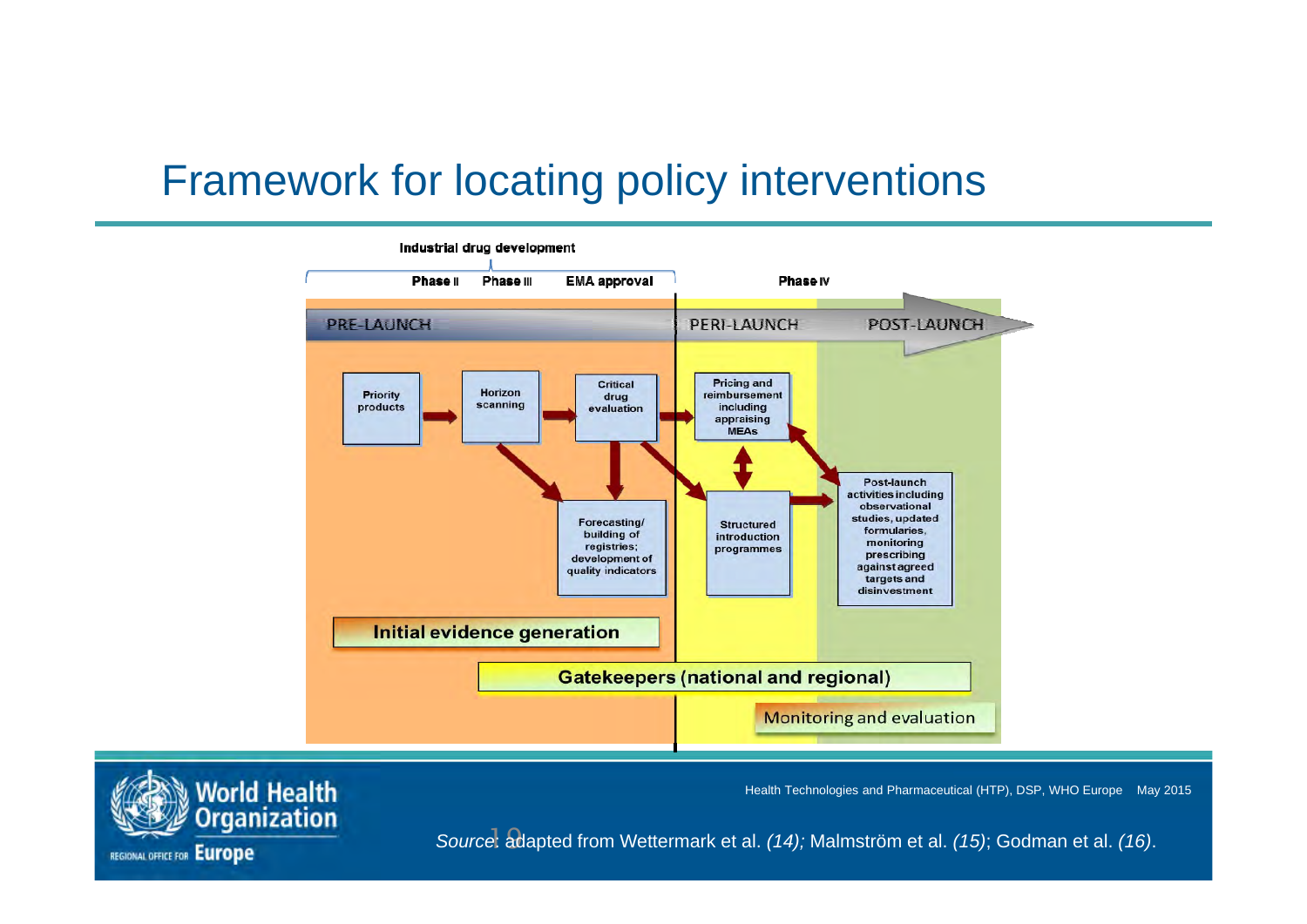## The WHO Technical Review Report describe policy option in detail

#### **Objective**

- To articulate the challenges, policy options and tools in the management of high/premium-priced new medicines in Europe through the provision of an overarching review of experiences so far from European countries
- • Published on 26 March 2015 on WHO Europe website





Health Technologies and Pharmaceutical (HTP), DSP, WHO Europe May 2015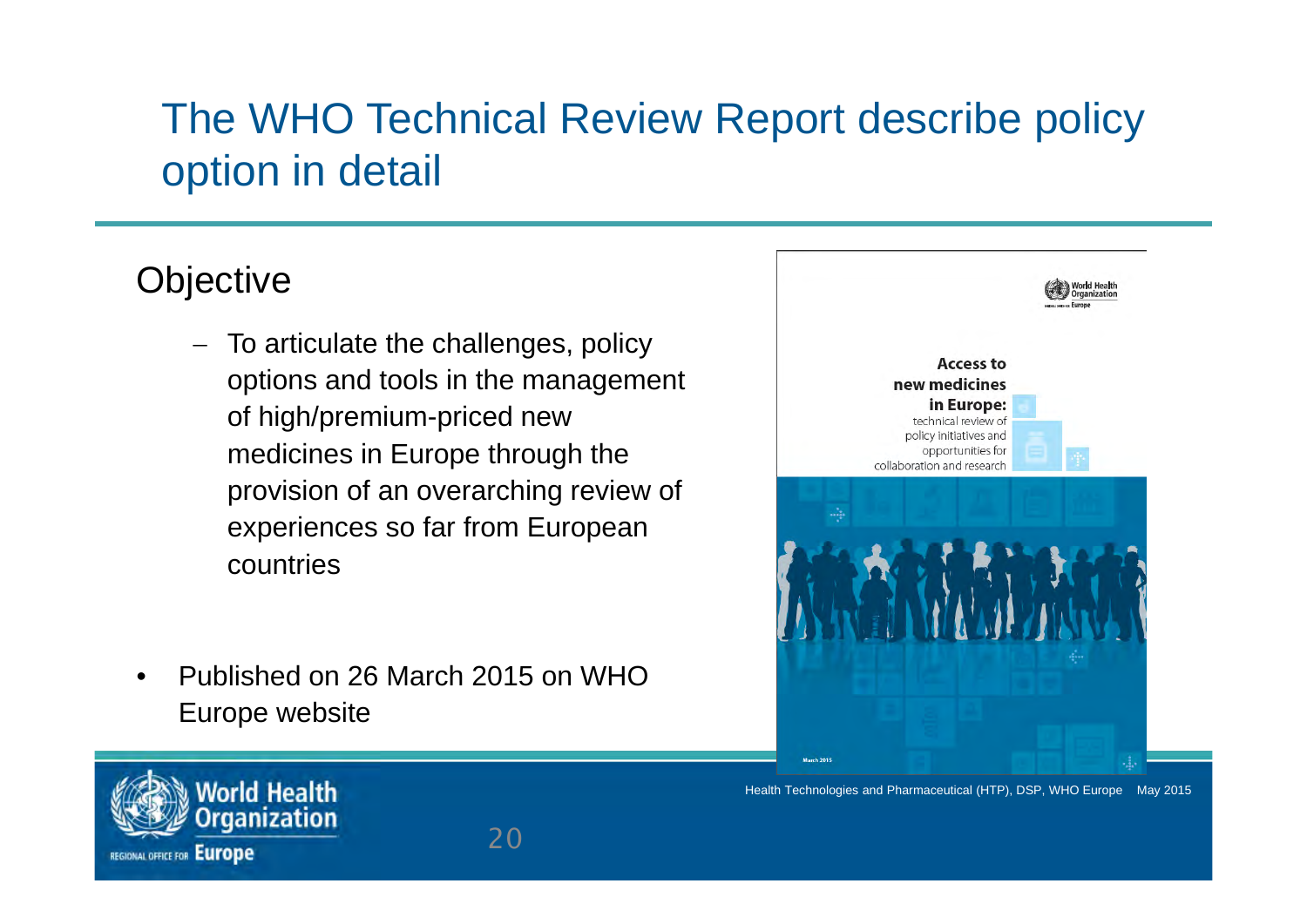#### Contributors included:

- $\blacksquare$  WHO Collaborating Centre for Evidence-Based Research Synthesis and Guideline Development, Emilia-Romagna Health and Social Care Agency (Italy): Giulio Formoso and Nicola Magrini (now WHO Headquarters Switzerland)
- $\blacksquare$  WHO Collaborating Centre for Pharmaceutical ,Pricing and Reimbursement Policies, Gesundheit Österreich GmbH (Austria): Sabine Vogler and Nina Zimmermann
- $\blacksquare$  WHO Collaborating Centre for Health Policy and Pharmaceutical economics, LSE Health, London School of Economics and Political Science (United Kingdom): Alessandra Ferrario, Maria Lundeby Grepstad (now Norwegian Public Health Institute) and Panos Kanavos
- $\blacksquare$  Karolinska Institute (Sweden): Brian Godman, Lars Gustafsson, Irene Eriksson, Eva Andersén Karlsson and Rickard Malmström
- $\blacksquare$ Organisation for Economic Co-operation and Development (OECD) (France): Valérie Paris and Annalisa Belloni
- $\blacksquare$ WHO Regional Office for Europe (Denmark): Hanne Bak Pedersen, Govin Permanand and Allison Colbert
- WHO headquarters (Switzerland): Jane Robertson
- $\blacksquare$ Government of Norway (Directorate of Health): Øyvind Melien and Bengt Skotheim

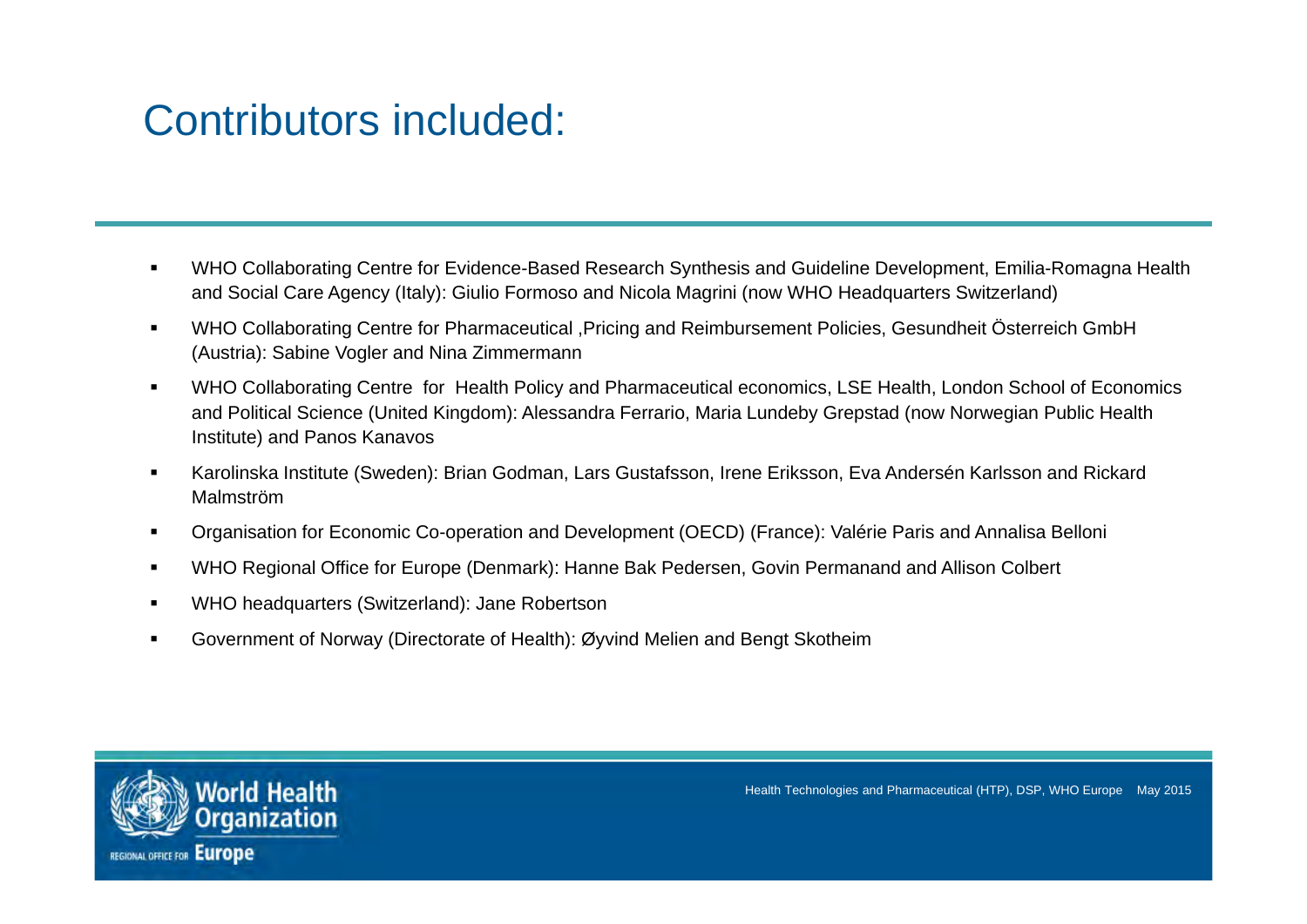# **Future direction and conclusions**

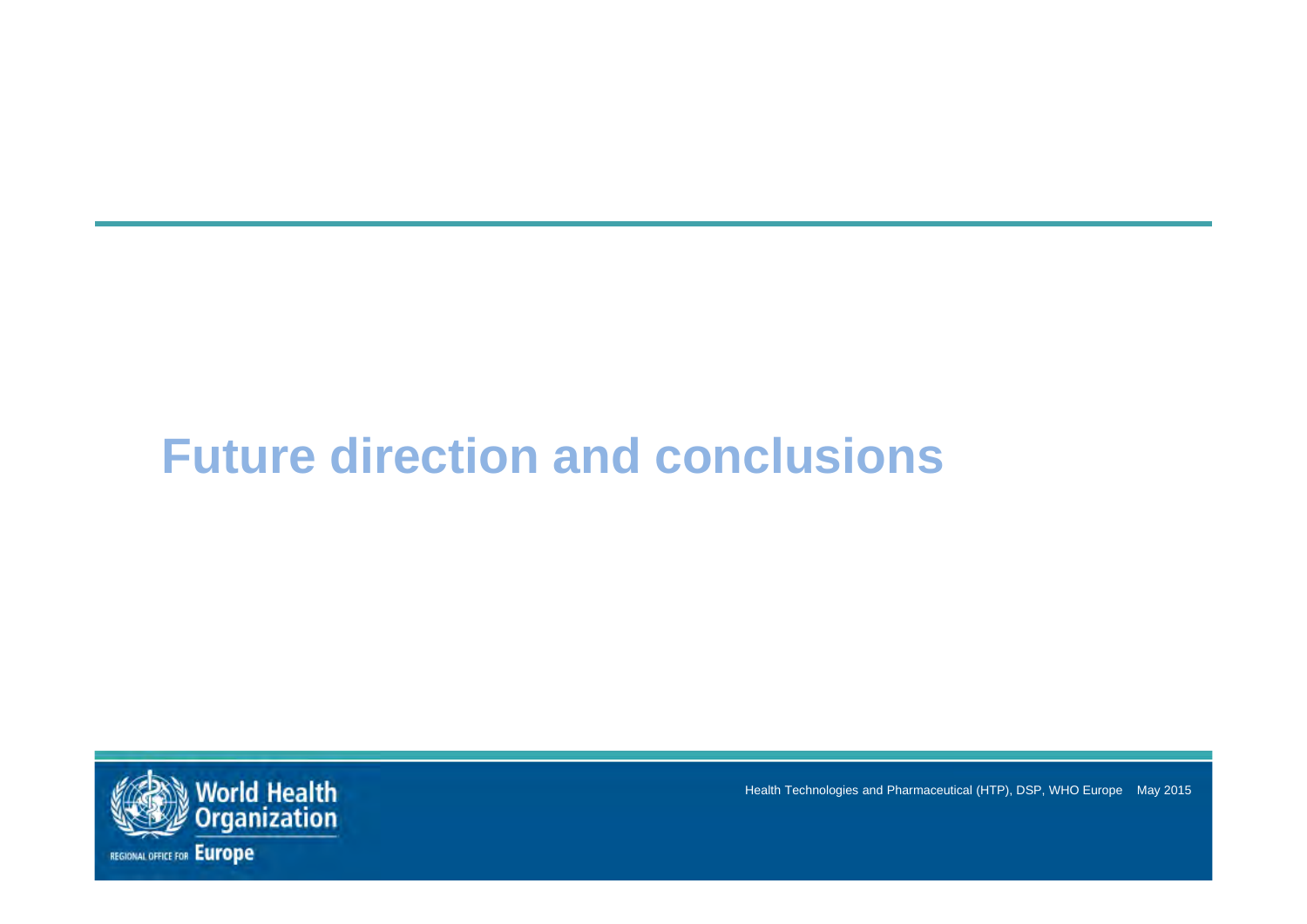### Current trends include the pace of innovation in recent years. Further developments are needed

- The **current rapid pace of therapeutic innovation, particularly NCDs, is extremely positive from a patient perspective**
- The introduction of new medicines is adding both to therapeutic complexity and higher costs putting pressure on European health systems. However, balanced against unmet need
- $\blacksquare$ Transparent systems and processes will be necessary to improve the use of new medicines
- $\blacksquare$  **Further development of systems and processes** are needed to optimize the entry of new medicines across Europe to address these challenges - applying both to countries with well developed medicine policies and those with less mature systems
- $\bullet$  **Key steps should include methods to distinguish and reward meaningful clinical innovation**, as well as continual evaluation assessing the actual benefit of new medicines in clinical practice and their impact on health systems and budgets

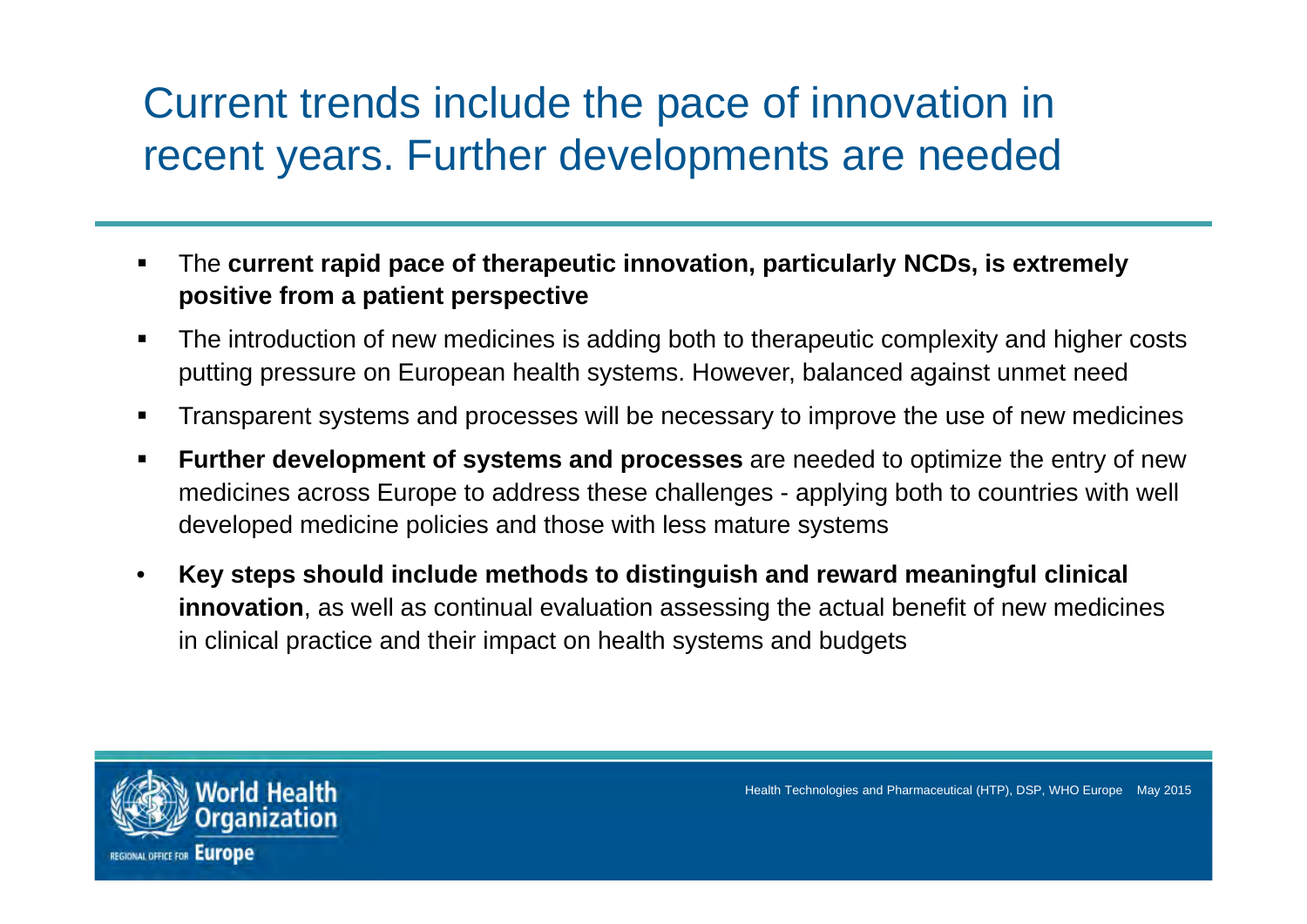### A number of research activities are needed to address priority healthcare areas in Europe

A recent WHO report identified 24 areas for research activities to meet priority health care needs in Europe through addressing treatment gaps. These included:

- $\Box$  Gap 1: Treatments exist but will soon become ineffective, e.g. antibiotics with increasing resistance development
- □ Gap 2: Pharmaceutical delivery mechanisms/ formulations not optimal, e.g. HIV/AIDS, cancer, depression, diabetes, pneumonia and postpartum haemorrhage
- $\Box$  Gap 3: Treatments do not exist/ not sufficiently effective, e.g. acute stroke, osteoarthritis, Alzheimer's disease and other dementias, chronic obstructive pulmonary disease and rare (including orphan) diseases.
- $\Box$  Gap 4: Global risk factors exist with no or insufficient pharmaceutical treatment, e.g. obesity and alcohol-related diseases

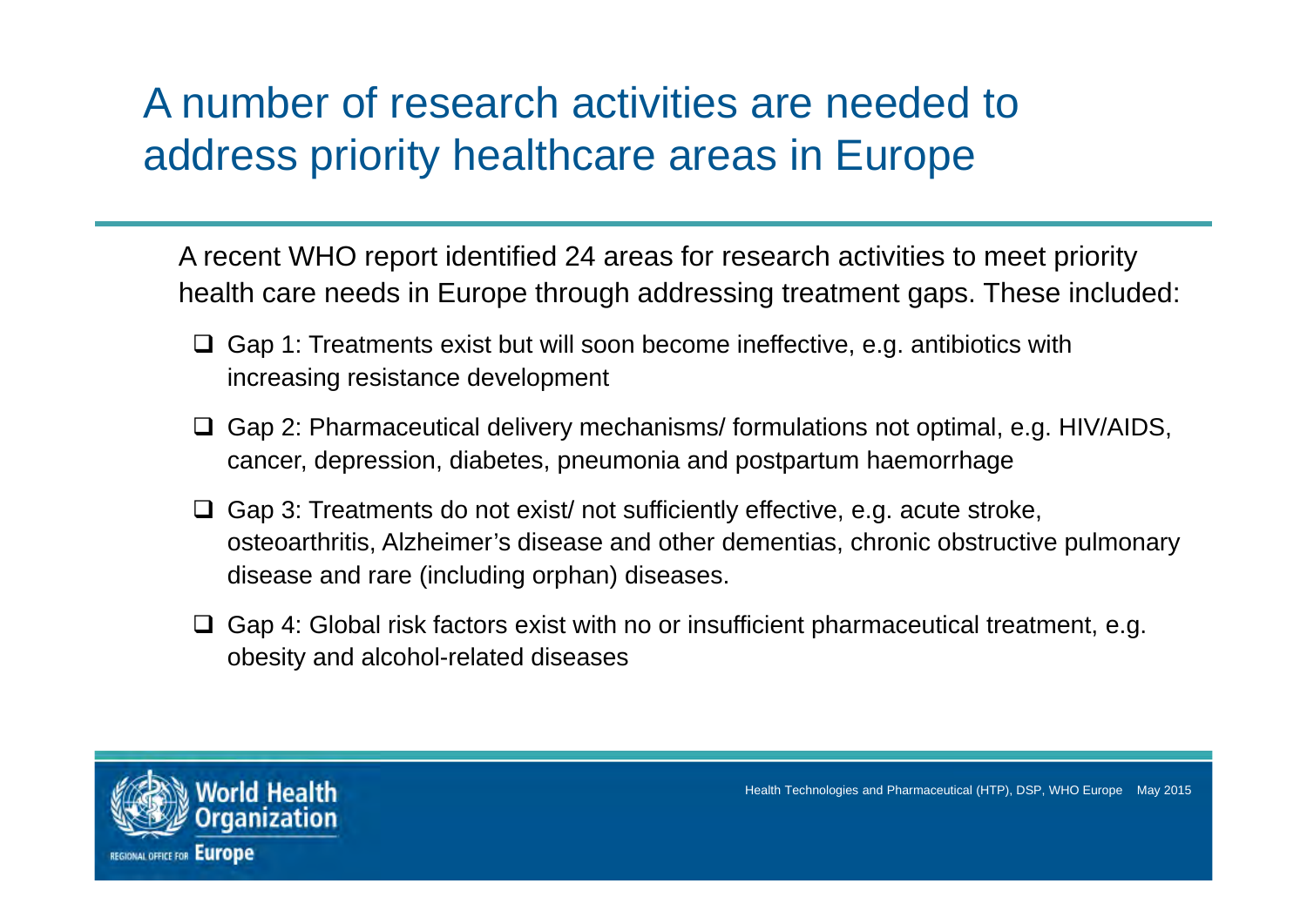## A number of factors should be considered for the future. These include:

- Decision-makers are increasingly faced with difficult choices and are required to make informed decisions
- $\blacksquare$  This involves **greater use of information technology (IT),** better steering of medical practitioners to comply with clinical evidence and better targeting of national drug policies to those using resources more intensely
- $\blacksquare$  **Prioritization processes** will increasingly be required for introduction of new medicines and should incorporate principles of collaboration and transparency
- $\blacksquare$  **There is also the need for greater cooperation between countries and stakeholders**  on what constitutes a fair reward for industry innovation while preserving access and sustainability. This should involve better balancing of the value of innovation with equitable, affordable patient access
- $\bullet$  **Collaboration among regional or subregional health systems might benefit from including a particular focus on chronic care**, specialty medicines and rare diseases

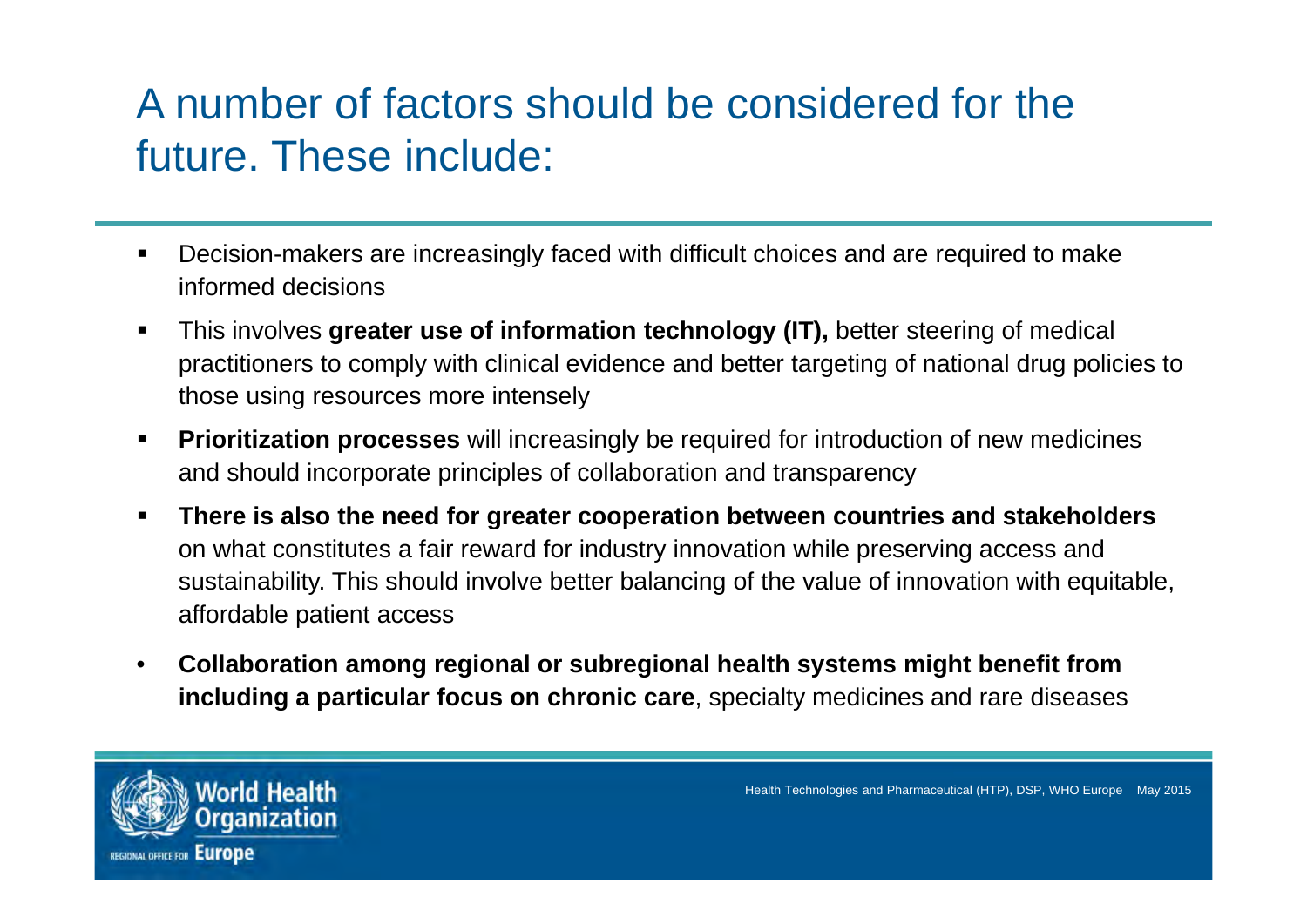#### **Medicines policy** – covering the continuum from R&D to disinvestment

**Future:** increased focus in Europe on products that enable health gain – have impact on patient health and of value to society